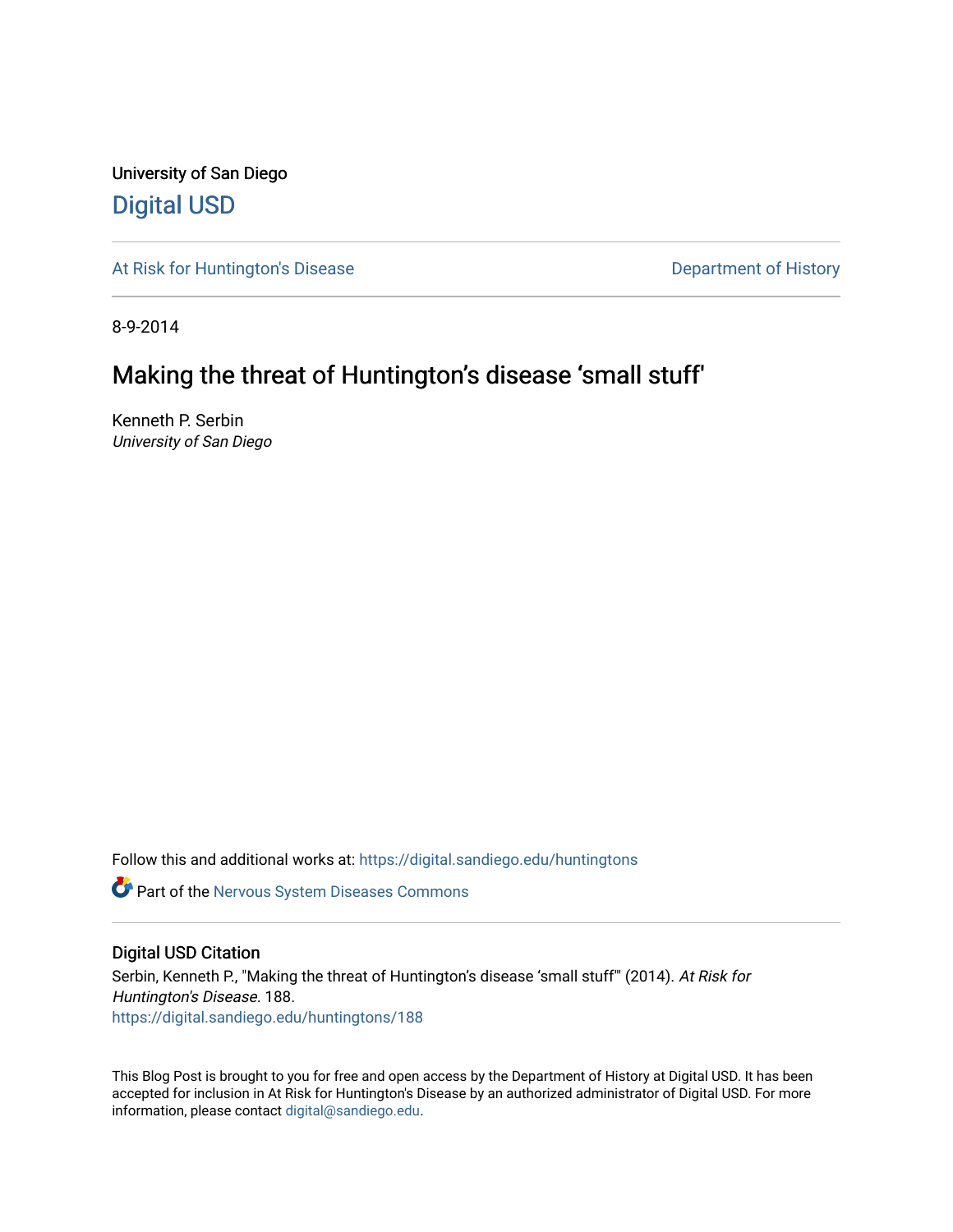# [At Risk for Huntington's Disease](http://curehd.blogspot.com/)

*HD is a genetically caused brain disorder that causes uncontrollable bodily movements and robs people's ability to walk, talk, eat, and think. The final result is a slow, ugly death. Children of parents with HD have a 50-50 chance of inheriting the disease. There is no cure or treatment.*

### Blog Archive

- $\blacktriangleright$  [2021](http://curehd.blogspot.com/2021/) (12)
- $2020(16)$  $2020(16)$
- $2019(19)$  $2019(19)$
- $\blacktriangleright$  [2018](http://curehd.blogspot.com/2018/) (16)
- $2017(14)$  $2017(14)$
- $2016(13)$  $2016(13)$
- $\blacktriangleright$  [2015](http://curehd.blogspot.com/2015/) (24)
- $\frac{2014(24)}{201}$  $\frac{2014(24)}{201}$  $\frac{2014(24)}{201}$
- [►](javascript:void(0)) [December](http://curehd.blogspot.com/2014/12/) (2)
- [►](javascript:void(0)) [October](http://curehd.blogspot.com/2014/10/) (1)
- [►](javascript:void(0)) [September](http://curehd.blogspot.com/2014/09/) (2)
- $\blacktriangledown$  [August](http://curehd.blogspot.com/2014/08/)  $(3)$

News flash: Isis and Roche hope to start [Huntingto...](http://curehd.blogspot.com/2014/08/news-flash-isis-and-roche-hope-to-start.html) Bidding farewell to CoQ10: a long-

studied [suppleme...](http://curehd.blogspot.com/2014/08/bidding-farewell-to-coq10-long-studied.html) Making the threat of [Huntington's](http://curehd.blogspot.com/2014/08/making-threat-of-huntingtons-disease.html) disease 'small s...

- $\blacktriangleright$  [July](http://curehd.blogspot.com/2014/07/) (1)
- $June (2)$  $June (2)$
- $\blacktriangleright$  [May](http://curehd.blogspot.com/2014/05/) (3)
- $\blacktriangleright$  [April](http://curehd.blogspot.com/2014/04/) (3)
- $\blacktriangleright$  [March](http://curehd.blogspot.com/2014/03/) (2)
- $\blacktriangleright$  [February](http://curehd.blogspot.com/2014/02/) (3)
- $\blacktriangleright$  [January](http://curehd.blogspot.com/2014/01/) (2)
- [►](javascript:void(0)) [2013](http://curehd.blogspot.com/2013/) (30)
- $2012(26)$  $2012(26)$
- $2011(33)$  $2011(33)$
- $\blacktriangleright$  [2010](http://curehd.blogspot.com/2010/) (26)
- $2009(21)$  $2009(21)$
- $2008(7)$  $2008(7)$
- $2007(7)$  $2007(7)$
- $\blacktriangleright$  [2006](http://curehd.blogspot.com/2006/) (4)
- $\blacktriangleright$  [2005](http://curehd.blogspot.com/2005/) (17)

About Me **GENE [VERITAS](https://www.blogger.com/profile/10911736205741688185)** 

View my [complete](https://www.blogger.com/profile/10911736205741688185) profile

### SATURDAY, AUGUST 09, 2014

### Making the threat of Huntington's disease 'small stuff'

To reduce anxiety about the threat of Huntington's disease, I start each day with a deep breathing exercise and meditation.

I started developing this practice in late 1997, two years after learning of my mother's diagnosis for HD and the devastating fact that I had a 50-50 chance of inheriting the mutated gene. After many months struggling with worry and denial, I had hit rock bottom emotionally. (I eventually tested positive for the HD mutation.)

Browsing at titles in a bookstore – bookstores mattered a lot more before the e-book explosion – I came across *Don't Sweat the Small Stuff… and it's [all small stuff: Simple Ways to Keep the Little Things from Taking Over](http://www.amazon.com/Dont-Sweat-Small-Stuff-Its-ebook/dp/B000FC1VX8/ref=sr_1_2?s=books&ie=UTF8&qid=1407646446&sr=1-2&keywords=don%27t+sweat+the+small+stuff+and+it%27s+all+small+stuff) Your Life*, a bestseller by the late [Richard Carlson, Ph.D.](http://www.sfgate.com/bayarea/article/RICHARD-CARLSON-1961-2006-Don-t-Sweat-Small-2482806.php)

Over the next few months, I studied the book's 100 brief chapters, each prescribing how to achieve calm in our harried world. Some might consider self-help books shallow, but I found this one to have a core of wisdom.

Chapter 1, "Don't Sweat the Small Stuff," lays out Dr. Carlson's basic philosophy, a combination of Judeo-Christian fraternal love with a Buddhist de-emphasis of the desire for material success.

"Often we allow ourselves to get all worked up about things that, upon closer examination, *aren't* really that big a deal," Dr. Carlson wrote. "We focus on little problems and blow them way out of proportion…. So many people spend so much of their life energy 'sweating the small stuff' that they completely lose touch with the magic and beauty of life. When you commit to working toward this goal you will find that you will have far more energy to be kinder and gentler."

### **Getting calm with deep inhalation**

Chapter 63, "Count to Ten," was pivotal for me.

"When you feel yourself getting angry, take a long, deep inhalation, and as you do so, say the number one to yourself," Dr. Carlson suggested. "Then, relax your entire body as you breathe out. Repeat the same process with the number two, all the way through *at least ten* (if you're really angry, continue to twenty-five)."

The deep breathing "clears your mind with a mini version of a meditation exercise," he explained. It increases the oxygen in your lungs, reduces anger, and provides perspective, making "big stuff" look like "little stuff."

With time I settled on *20* deep breaths for every morning, followed by a few minutes of quiet relaxation. I usually sit in a lotus position on a carpet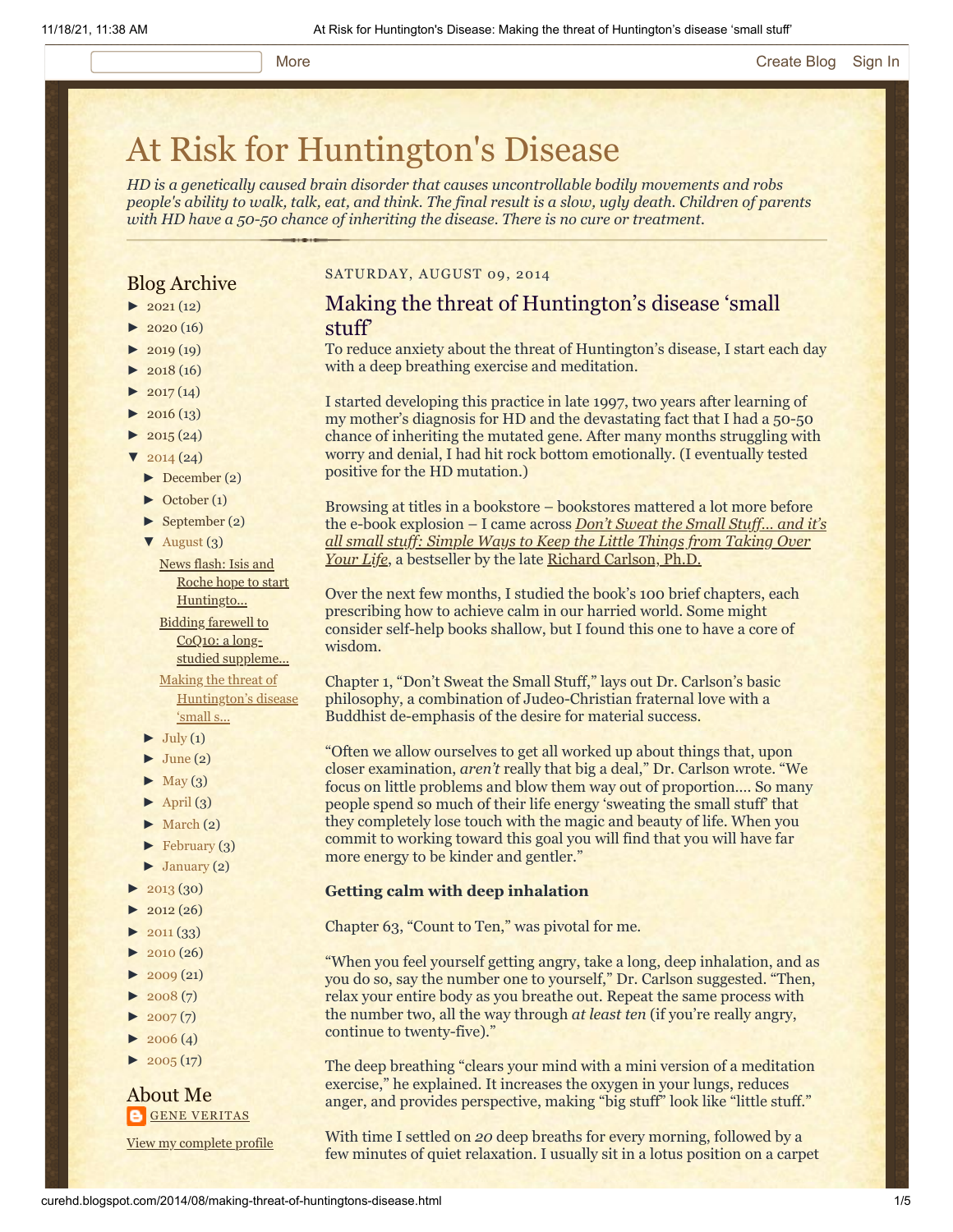### HD Links

#### [Huntington's](http://www.hdsa.org/) Disease Society

of America [International](http://www.huntington-assoc.com/) Huntington **Association** [Huntington's](http://hddrugworks.org/) Disease Drug **Works** [Huntington's](http://www.hdlighthouse.org/) Disease **Lighthouse Hereditary Disease [Foundation](http://www.hdfoundation.org/)** [Huntington's](http://www.hdac.org/) Disease Advocacy Center Thomas [Cellini Huntington's](http://www.ourtchfoundation.org/) **Foundation** HDSA Orange County (CA) **[Affiliate](http://www.hdsaoc.org/)** HD Free with [PGD!](http://www.hdfreewithpgd.com/) [Stanford](http://www.stanford.edu/group/hopes/) HOPES Earth Source [CoQ10,](http://www.escoq10.com/) Inc.

### HD Blogs and Individuals

Chris Furbee: [Huntingtons](http://www.huntingtonsdance.org/) Dance Angela F.: Surviving [Huntington's?](http://survivinghuntingtons.blogspot.com/) Heather's [Huntington's](http://heatherdugdale.angelfire.com/) Disease Page

11/18/21, 11:38 AM At Risk for Huntington's Disease: Making the threat of Huntington's disease 'small stuff'

or on the edge of a chair or couch with my back arched forward to get the air as deeply into my lungs as possible.

When family or work obligations occasionally make it impossible to meditate at home, I do my breathing while driving or in airports.

When I *don't* meditate, my day almost always becomes more stressful, sometimes even sad.

The breathing provides a powerfully calming effect. I feel that I'm doing something good for my brain by increasing the oxygen. By reducing my overall stress level, I hope, I can help delay the onset of HD symptoms.

In the video below, you can watch the demonstration of the technique I gave at the start of my [keynote speech](http://curehd.blogspot.com/2011/02/unmasking-gene-veritas-huntingtons.html) at the 2011 HD Therapeutics Conference, sponsored by the CHDI Foundation, Inc., in Palm Springs, CA. Other members of the HD community as well as caregivers and counselors engage in or recommend similar exercises, and a vast bibliography exists on yoga and meditation techniques. The principles here can apply for *everybody* in *any* aspect of life.



### **[Coping with Risk for Huntington's](https://vimeo.com/102682056?embedded=true&source=video_title&owner=6019843) Disease by Meditating**

from **[Gene Veritas](https://vimeo.com/user6019843?embedded=true&source=owner_name&owner=6019843)**

[Coping with Risk for Huntington](http://vimeo.com/user6019843)['](http://vimeo.com/102682056)[s Disease by Meditating from Gene](http://vimeo.com/user6019843) Veritas on [Vimeo](https://vimeo.com/).

### **Increased anxiety, new insights**

The past couple years I have included in my meditation a reading from *[Living Faith: Daily Catholic Devotions](http://www.amazon.com/Living-Faith-Catholic-Devotions-September-ebook/dp/B00KD3OXQG/ref=sr_1_1?s=books&ie=UTF8&qid=1407646942&sr=1-1&keywords=living+faith+-+daily+catholic+devotions)*. Resonating with many of Dr. Carlson's points, *Living Faith* helps me tap my spiritual dimension, longstanding since my childhood in the Catholic church, and contemplate the mysteries of suffering and the Creator's love.

Over the past couple years, now well beyond the age at which my mother's symptoms started, I've become more anxious about HD as well as things in general. So, early this year, I decided to add a daily reading from *Don't Sweat the Small Stuff* to my morning meditation.

A couple weeks ago, I finished.

Rereading *Don't Sweat the Small Stuff* brought back warm memories of how I had overcome difficult moments, including depression, in those early years after my mother's diagnosis – including my own positive test for the HD mutation in 1999.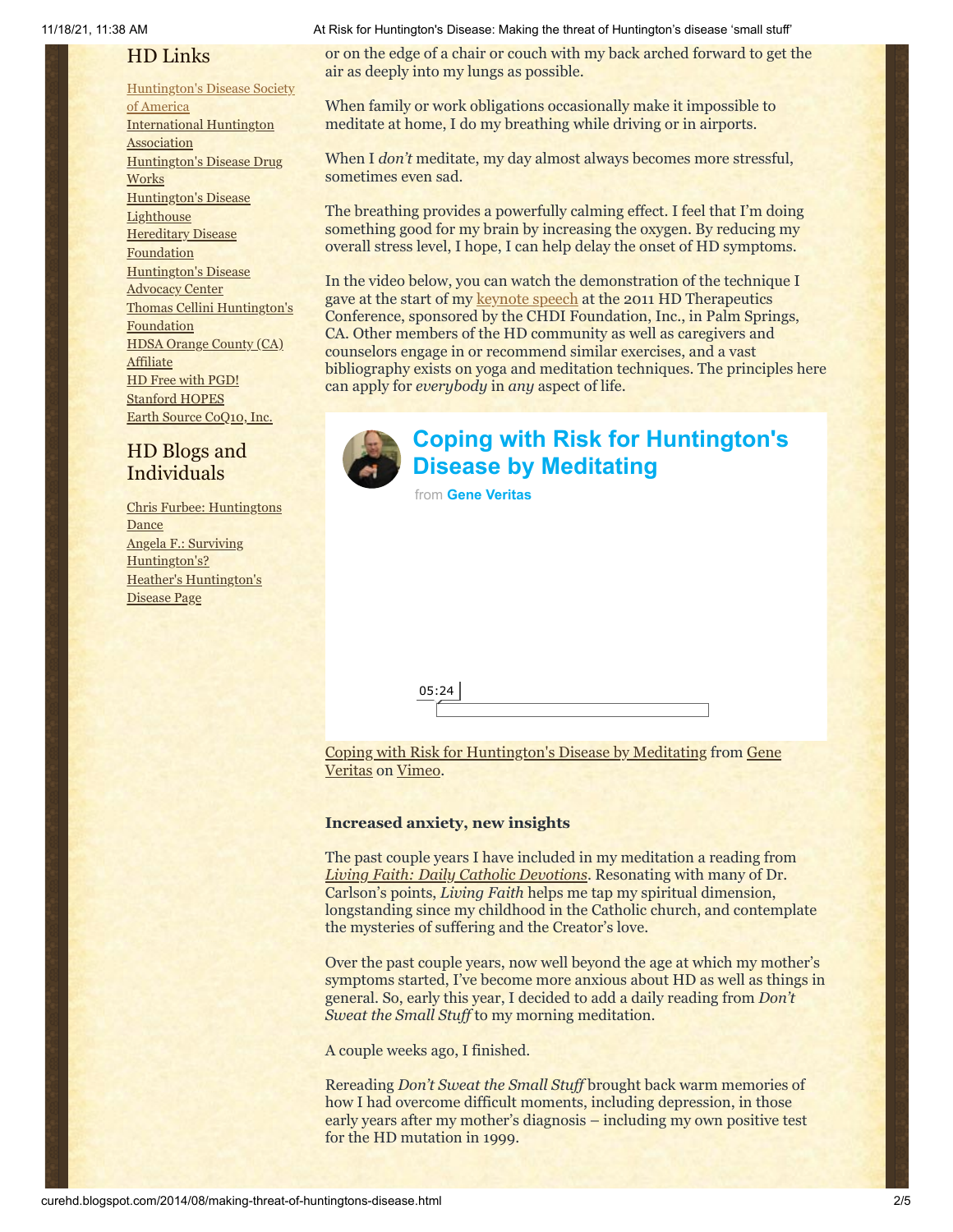11/18/21, 11:38 AM At Risk for Huntington's Disease: Making the threat of Huntington's disease 'small stuff'

It also revealed how I've usually dealt successfully with the ongoing challenges of living at risk. Rereading the book reinforced the lessons I had learned. It also provided me with new insights.

Some of my favorites are: Chapter 6, "Remind Yourself that When You Die, Your 'In Basket' Won't Be Empty"; Chapter 16, "Ask Yourself the Question, 'Will This Matter a Year from Now?"; and Chapter 66, "Think of What You Have Instead of What You Want."

### **Problems as teachers**

Two chapters in particular have helped me reflect on HD: Chapter 17, "Surrender to the Fact that Life Isn't Fair," and Chapter 75, "Think of Your Problems as Potential Teachers."

"One of the *nice* things about surrendering to the fact the life isn't fair is that it keeps us from feeling sorry for ourselves by encouraging us to do the very best we can with what we have," Dr. Carlson wrote. "We know it's not 'life's job' to make everything perfect, it's our own challenge."

Regarding problems, he wrote: "Rather than push away the problem and resist it, try to embrace it. Mentally, hold the problem near to your heart. Ask yourself what valuable lesson(s) this problem might be able to teach you."

#### **Humility, acceptance, and hope for treatments**

This is solid advice. However, isn't a deadly genetic brain disorder like HD truly "big stuff" that just can't be meditated away?

I've thought a lot about this question as I reread *Don't Sweat the Small Stuff* and corresponded with HD-affected friends. They are struggling with the loss of their mental and physical abilities; they can no longer work or drive and need help from others for the simple tasks of daily living.

Recently I also attended the wake for an old friend who died in his early 60s of pancreatic cancer, a mainly incurable condition. I didn't know he was ill, so his death came as a shock.

I imagine my own HD symptoms, watching myself quietly fade away, losing the ability to write, teach, and engage with my family as we guide our daughter through high school and start thinking of retirement.

That *is* big stuff!

However, I try to make it as small as possible. When I'm not resorting to my old friend denial – which becomes harder as I approach the inevitable onset – I reflect on two of the key lessons taught by Dr. Carlson and the authors of *Living Faith*: the need for humility and acceptance.

I *will* die. As I witnessed with my mother, HD is a horrible way to go.

However, until onset I will adhere to Dr. Carlson's Chapter 100: "Live This Day as if It Were Your Last. It Might Be!"

As both Dr. Carlson and *Living Faith's* authors would agree, living life in that manner includes making the world a better place and engaging with family, friends, and many others. I may die of HD, but the collective work of advocates like me, together with the scientific community and friends and supporters, may help make HD "little stuff" in the future by furnishing effective treatments.

Posted by Gene [Veritas](https://www.blogger.com/profile/03599828959793084715) at [10:51](http://curehd.blogspot.com/2014/08/making-threat-of-huntingtons-disease.html) PM ▷€  $M$ 

Labels: [anxiety](http://curehd.blogspot.com/search/label/anxiety) , [brain](http://curehd.blogspot.com/search/label/brain) , deep [breathing](http://curehd.blogspot.com/search/label/deep%20breathing) , [diagnosis](http://curehd.blogspot.com/search/label/diagnosis) , Don't [Sweat](http://curehd.blogspot.com/search/label/Don%27t%20Sweat%20the%20Small%20Stuff) the Small Stuff , [Huntington's](http://curehd.blogspot.com/search/label/Huntington%27s%20disease) disease , [meditation](http://curehd.blogspot.com/search/label/meditation) , [Richard](http://curehd.blogspot.com/search/label/Richard%20Carlson) Carlson , [symptoms](http://curehd.blogspot.com/search/label/symptoms) , tested [positive](http://curehd.blogspot.com/search/label/tested%20positive) ,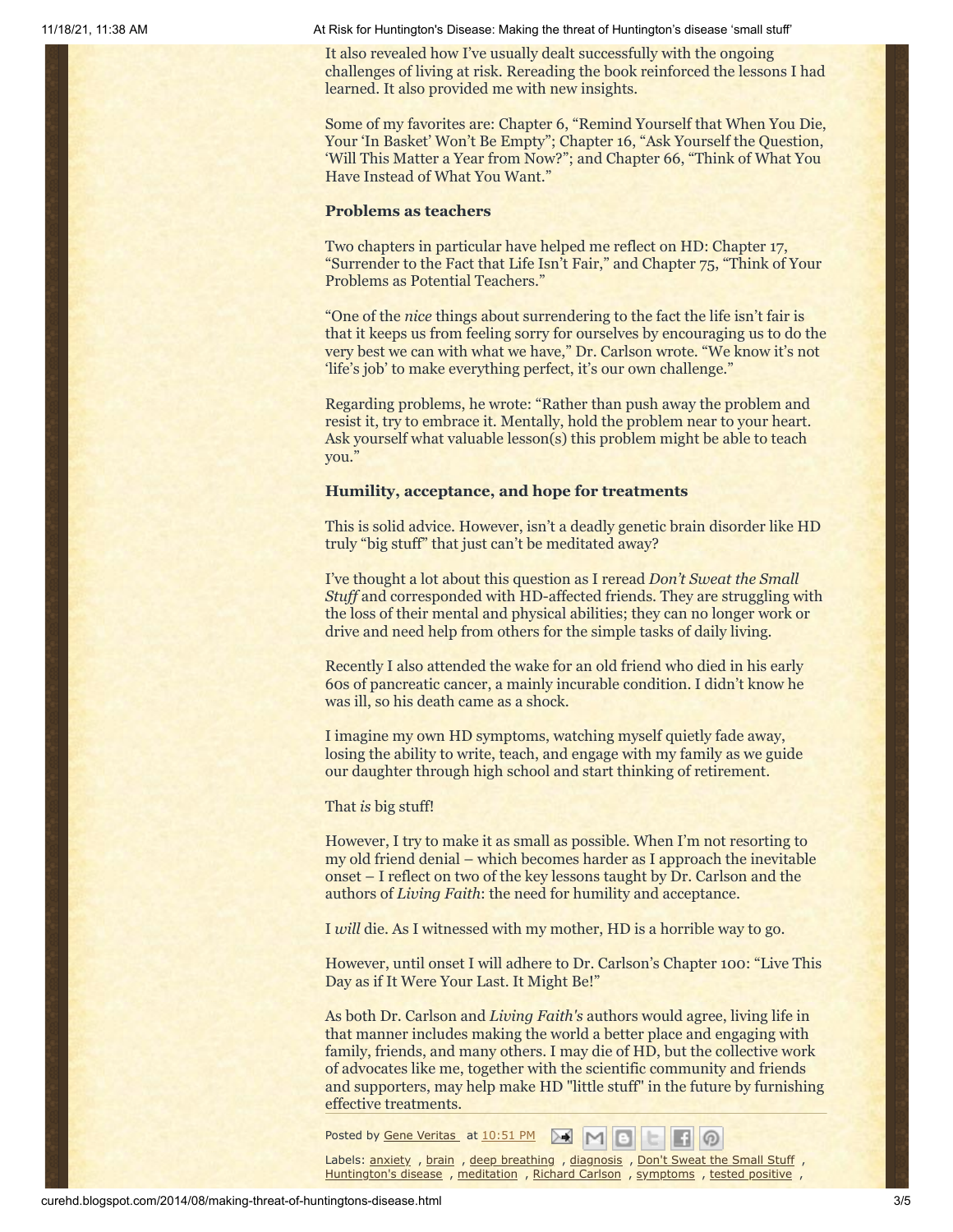[treatments](http://curehd.blogspot.com/search/label/treatments) , [yoga](http://curehd.blogspot.com/search/label/yoga)

### 5 comments:



### **[Unknown](https://www.blogger.com/profile/00632093300925273518) said...**

A really interesting and thought provoking blog again. Thank you. I am a great believer in not sweating the small stuff, but find it difficult to put into practice at times. 10:48 AM, [August](http://curehd.blogspot.com/2014/08/making-threat-of-huntingtons-disease.html?showComment=1407692938670#c6906453632160878543) 10, 2014

### **Anonymous said...**

I really enjoyed this blog article. I have been struggling to find some way of coping with HD, and recently thought yoga and meditation might help. Thank you for inspiring me to pursue ways of minimizing the stress/worry. I will check out the book you recommended as well. I need something to keep me focused on enjoying the present and it sounds perfect.

Please feel free to contact me (samplesally@outlook.com). You are such an inspiration.

10:23 AM, [August](http://curehd.blogspot.com/2014/08/making-threat-of-huntingtons-disease.html?showComment=1407777810048#c3271396374120668361) 11, 2014

### **Anonymous said...**

I enjoyed your blog and learned. Thank you for sharing 4:49 PM, [August](http://curehd.blogspot.com/2014/08/making-threat-of-huntingtons-disease.html?showComment=1408146581150#c5808967442855887372) 15, 2014

### **Anonymous said...**

From Buddhist perspective the disease is karma, to change it can be done by doing good karma such as helping others, recite mantras and prayers, meditation practice that will all benefit. The future is not predestined and you can make it better by good karma. Om Namo Buru Buddha Gyani.

10:40 AM, [December](http://curehd.blogspot.com/2014/08/making-threat-of-huntingtons-disease.html?showComment=1419705620966#c6088636414319737326) 27, 2014

### **Anonymous said...**

Anonymous post about "Buddhist perspective" is totally wrong!

First: Reciting mantras and prayers will bring you nowhere. Second: Karma does not work that way

Unfortunately, most people just dont know what Buddhism actually is teaching..

3:48 PM, [October](http://curehd.blogspot.com/2014/08/making-threat-of-huntingtons-disease.html?showComment=1444690120850#c3863889591368235385) 12, 2015

Post a [Comment](https://www.blogger.com/comment.g?blogID=10081281&postID=8885798859932575026&isPopup=true)

[Newer Post](http://curehd.blogspot.com/2014/08/bidding-farewell-to-coq10-long-studied.html) **Newer Post [Older Post](http://curehd.blogspot.com/2014/07/can-we-afford-costs-of-orphan-disease.html) Older Post** 

[Home](http://curehd.blogspot.com/)

Subscribe to: [Post Comments \(Atom\)](http://curehd.blogspot.com/feeds/8885798859932575026/comments/default)